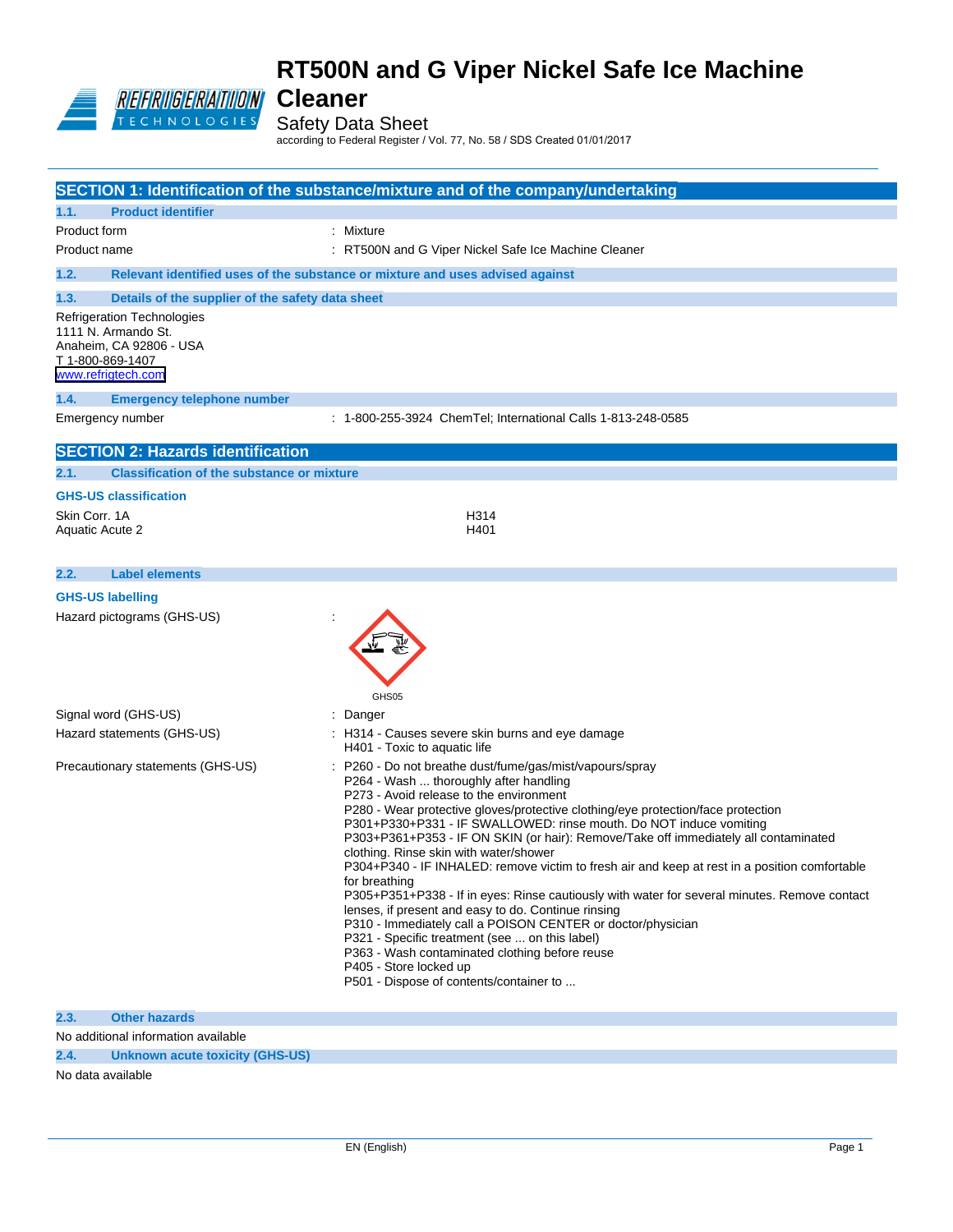Safety Data Sheet

according to Federal Register / Vol. 77, No. 58 / SDS Created 01/01/2017

|                         | <b>SECTION 3: Composition/information on ingredients</b>                   |                                                                                                                                                                                 |  |  |
|-------------------------|----------------------------------------------------------------------------|---------------------------------------------------------------------------------------------------------------------------------------------------------------------------------|--|--|
|                         | <b>Substance</b>                                                           |                                                                                                                                                                                 |  |  |
| 3.1.                    |                                                                            |                                                                                                                                                                                 |  |  |
|                         | Not applicable<br>Full text of H-phrases: see section 16                   |                                                                                                                                                                                 |  |  |
| 3.2.                    | <b>Mixture</b>                                                             |                                                                                                                                                                                 |  |  |
|                         |                                                                            |                                                                                                                                                                                 |  |  |
|                         | <b>SECTION 4: First aid measures</b>                                       |                                                                                                                                                                                 |  |  |
| 4.1.                    | <b>Description of first aid measures</b>                                   |                                                                                                                                                                                 |  |  |
|                         | First-aid measures general                                                 | : Never give anything by mouth to an unconscious person. If you feel unwell, seek medical<br>advice (show the label where possible).                                            |  |  |
|                         | First-aid measures after inhalation                                        | : Remove to fresh air and keep at rest in a position comfortable for breathing. Immediately call a<br>POISON CENTER or doctor/physician.                                        |  |  |
|                         | First-aid measures after skin contact                                      | : Remove/Take off immediately all contaminated clothing. Rinse skin with water/shower.<br>Immediately call a POISON CENTER or doctor/physician.                                 |  |  |
|                         | First-aid measures after eye contact                                       | : Rinse cautiously with water for several minutes. Remove contact lenses, if present and easy to<br>do. Continue rinsing. Immediately call a POISON CENTER or doctor/physician. |  |  |
|                         | First-aid measures after ingestion                                         | : Rinse mouth. Do NOT induce vomiting. Immediately call a POISON CENTER or<br>doctor/physician.                                                                                 |  |  |
| 4.2.                    | Most important symptoms and effects, both acute and delayed                |                                                                                                                                                                                 |  |  |
| Symptoms/injuries       |                                                                            | : Causes severe skin burns and eye damage.                                                                                                                                      |  |  |
| 4.3.                    | Indication of any immediate medical attention and special treatment needed |                                                                                                                                                                                 |  |  |
|                         | No additional information available                                        |                                                                                                                                                                                 |  |  |
|                         | <b>SECTION 5: Firefighting measures</b>                                    |                                                                                                                                                                                 |  |  |
| 5.1.                    | <b>Extinguishing media</b>                                                 |                                                                                                                                                                                 |  |  |
|                         | Suitable extinguishing media                                               | : Foam. Dry powder. Carbon dioxide. Water spray. Sand.                                                                                                                          |  |  |
|                         | Unsuitable extinguishing media                                             | : Do not use a heavy water stream.                                                                                                                                              |  |  |
| 5.2.                    | Special hazards arising from the substance or mixture                      |                                                                                                                                                                                 |  |  |
| Reactivity              |                                                                            | : Thermal decomposition generates : Corrosive vapours.                                                                                                                          |  |  |
|                         |                                                                            |                                                                                                                                                                                 |  |  |
| 5.3.                    | <b>Advice for firefighters</b>                                             |                                                                                                                                                                                 |  |  |
|                         | Firefighting instructions                                                  | : Use water spray or fog for cooling exposed containers. Exercise caution when fighting any<br>chemical fire. Avoid (reject) fire-fighting water to enter environment.          |  |  |
|                         | Protection during firefighting                                             | : Do not enter fire area without proper protective equipment, including respiratory protection.                                                                                 |  |  |
|                         | <b>SECTION 6: Accidental release measures</b>                              |                                                                                                                                                                                 |  |  |
| 6.1.                    | Personal precautions, protective equipment and emergency procedures        |                                                                                                                                                                                 |  |  |
| 6.1.1.                  | For non-emergency personnel                                                |                                                                                                                                                                                 |  |  |
|                         | Emergency procedures                                                       | : Evacuate unnecessary personnel.                                                                                                                                               |  |  |
| 6.1.2.                  | For emergency responders                                                   |                                                                                                                                                                                 |  |  |
|                         | Protective equipment                                                       | : Equip cleanup crew with proper protection.                                                                                                                                    |  |  |
|                         | <b>Emergency procedures</b>                                                | : Ventilate area.                                                                                                                                                               |  |  |
| 6.2.                    | <b>Environmental precautions</b>                                           |                                                                                                                                                                                 |  |  |
|                         |                                                                            | Prevent entry to sewers and public waters. Notify authorities if liquid enters sewers or public waters. Avoid release to the environment.                                       |  |  |
| 6.3.                    | Methods and material for containment and cleaning up                       |                                                                                                                                                                                 |  |  |
| For containment         |                                                                            | : Contain released substance, pump into suitable containers.                                                                                                                    |  |  |
| Methods for cleaning up |                                                                            | : Soak up spills with inert solids, such as clay or diatomaceous earth as soon as possible. Collect<br>spillage. Store aways from other materials.                              |  |  |

### **6.4. Reference to other sections**

See Heading 8. Exposure controls and personal protection.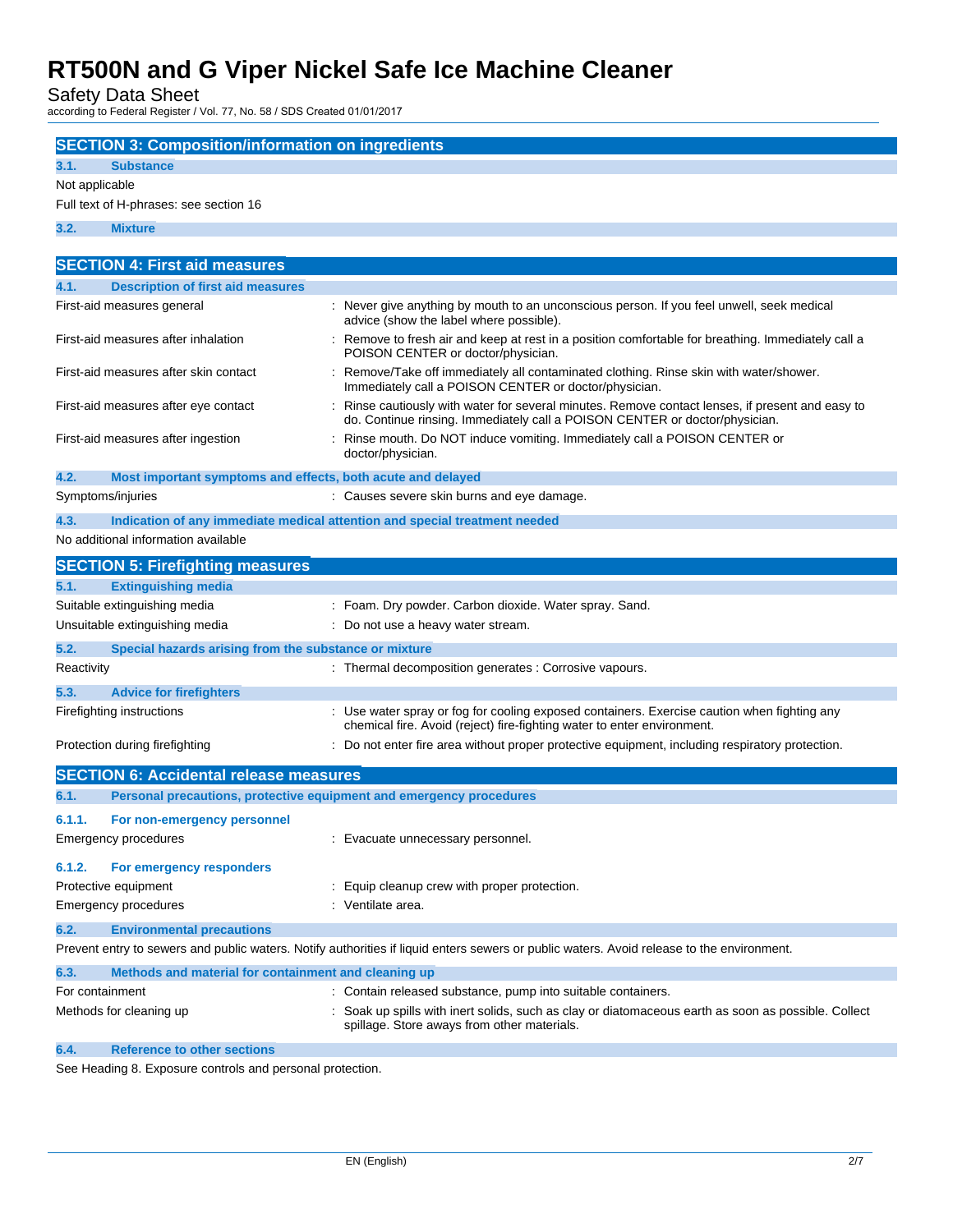Safety Data Sheet

according to Federal Register / Vol. 77, No. 58 / SDS Created 01/01/2017

| <b>SECTION 7: Handling and storage</b>                               |                                                                                                                                                                                                                                                                                                          |  |  |
|----------------------------------------------------------------------|----------------------------------------------------------------------------------------------------------------------------------------------------------------------------------------------------------------------------------------------------------------------------------------------------------|--|--|
| <b>Precautions for safe handling</b><br>7.1.                         |                                                                                                                                                                                                                                                                                                          |  |  |
| Precautions for safe handling                                        | : Wash hands and other exposed areas with mild soap and water before eating, drinking or<br>smoking and when leaving work. Provide good ventilation in process area to prevent formation<br>of vapour. Do not breathe dust/fume/gas/mist/vapours/spray. Avoid contact during<br>pregnancy/while nursing. |  |  |
| Hygiene measures                                                     | : Wash  thoroughly after handling.                                                                                                                                                                                                                                                                       |  |  |
| Conditions for safe storage, including any incompatibilities<br>7.2. |                                                                                                                                                                                                                                                                                                          |  |  |
| Technical measures                                                   | : Comply with applicable regulations.                                                                                                                                                                                                                                                                    |  |  |
| Storage conditions                                                   | : Keep only in the original container in a cool, well ventilated place away from : Keep container<br>closed when not in use.                                                                                                                                                                             |  |  |
| Incompatible products                                                | : Strong bases. Strong acids.                                                                                                                                                                                                                                                                            |  |  |
| Incompatible materials                                               | : Sources of ignition. Direct sunlight.                                                                                                                                                                                                                                                                  |  |  |
| Storage temperature                                                  | : $> = 25 (5 - 42) °C$                                                                                                                                                                                                                                                                                   |  |  |
| Specific end use(s)<br>7.3.                                          |                                                                                                                                                                                                                                                                                                          |  |  |
|                                                                      |                                                                                                                                                                                                                                                                                                          |  |  |

No additional information available

No additional information available

| 8.2.                          | <b>Exposure controls</b> |                                        |
|-------------------------------|--------------------------|----------------------------------------|
| Personal protective equipment |                          | : Avoid all unnecessary exposure.      |
| Hand protection               |                          | : Wear protective gloves.              |
| Eye protection                |                          | : Chemical goggles or face shield.     |
|                               | Skin and body protection | : Wear suitable protective clothing.   |
|                               | Respiratory protection   | : Wear appropriate mask.               |
|                               | Other information        | Do not eat, drink or smoke during use. |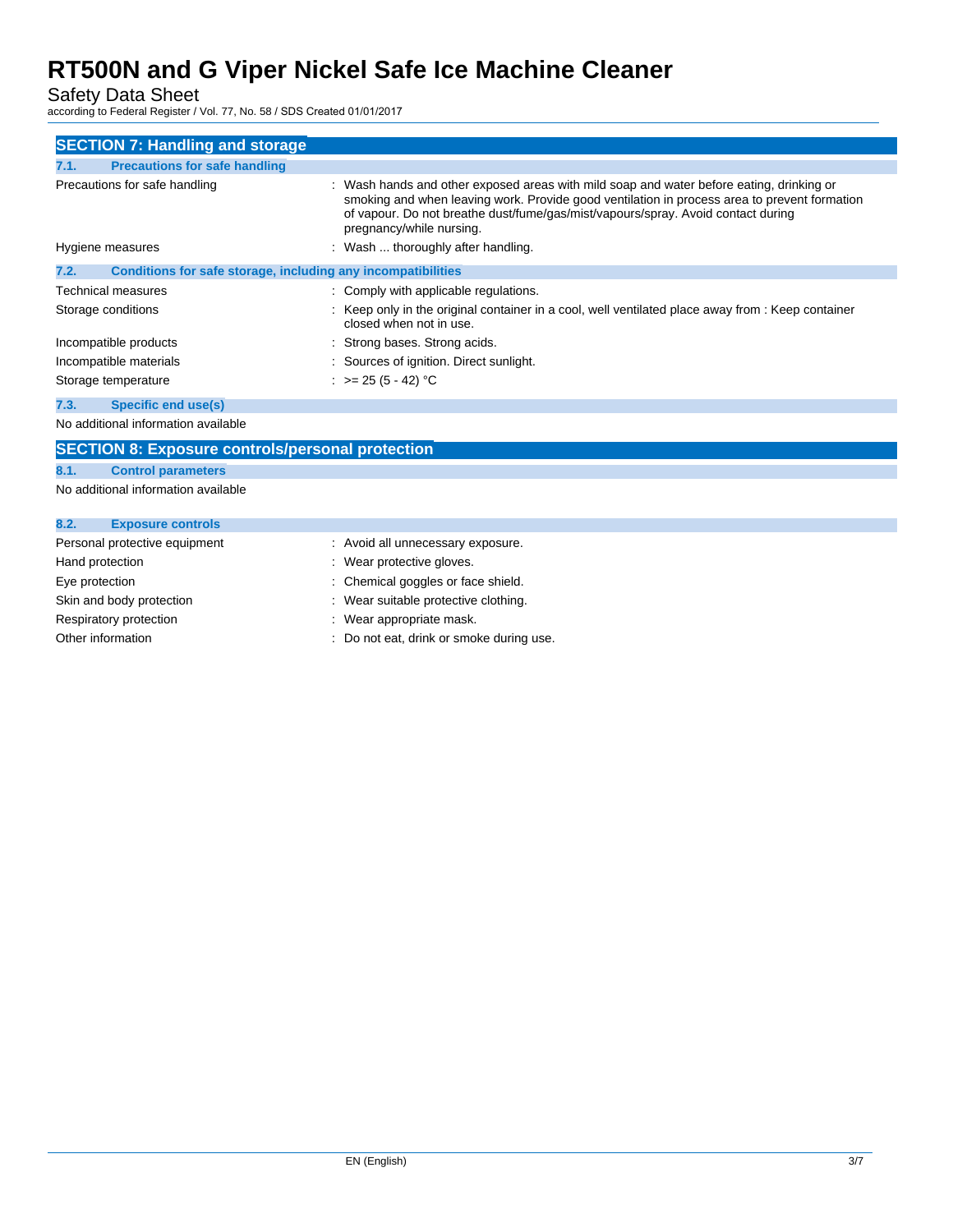Safety Data Sheet

according to Federal Register / Vol. 77, No. 58 / SDS Created 01/01/2017

| <b>SECTION 9: Physical and chemical properties</b>                                          |                                            |  |  |
|---------------------------------------------------------------------------------------------|--------------------------------------------|--|--|
| Information on basic physical and chemical properties<br>9.1.                               |                                            |  |  |
| Physical state                                                                              | : Liquid                                   |  |  |
| Colour                                                                                      | : Green.                                   |  |  |
| Odour                                                                                       | : Characteristic odour.                    |  |  |
| Odour threshold                                                                             | : No data available                        |  |  |
| pH                                                                                          | $: z = 1$                                  |  |  |
| Relative evaporation rate (butylacetate=1)                                                  | : No data available                        |  |  |
| Melting point                                                                               | : No data available                        |  |  |
| Freezing point                                                                              | : $\leq 0$ °C                              |  |  |
| Boiling point                                                                               | : >= 100 °C                                |  |  |
| Flash point                                                                                 | : None                                     |  |  |
| Self ignition temperature                                                                   | : No data available                        |  |  |
| Decomposition temperature                                                                   | : No data available                        |  |  |
| Flammability (solid, gas)                                                                   | : No data available                        |  |  |
| Vapour pressure                                                                             | : No data available                        |  |  |
| Relative vapour density at 20 °C                                                            | : No data available                        |  |  |
| Relative density                                                                            | : No data available                        |  |  |
| Density                                                                                     | $\therefore$ >= 1.21 g/ml                  |  |  |
| Solubility                                                                                  | : Soluble in water.                        |  |  |
| Log Pow                                                                                     | : No data available                        |  |  |
| Log Kow                                                                                     | : No data available                        |  |  |
| Viscosity, kinematic                                                                        | : No data available                        |  |  |
| Viscosity, dynamic                                                                          | : No data available                        |  |  |
| <b>Explosive properties</b>                                                                 | : No data available                        |  |  |
| Oxidising properties                                                                        | : No data available                        |  |  |
| <b>Explosive limits</b>                                                                     | : No data available                        |  |  |
| <b>Other information</b><br>9.2.                                                            |                                            |  |  |
| VOC content                                                                                 | : No VOCs                                  |  |  |
| <b>SECTION 10: Stability and reactivity</b>                                                 |                                            |  |  |
| 10.1.<br><b>Reactivity</b>                                                                  |                                            |  |  |
| Thermal decomposition generates : Corrosive vapours.                                        |                                            |  |  |
| 10.2.<br><b>Chemical stability</b>                                                          |                                            |  |  |
| Not established.                                                                            |                                            |  |  |
| 10.3.<br><b>Possibility of hazardous reactions</b><br>Not established.                      |                                            |  |  |
| 10.4.<br><b>Conditions to avoid</b>                                                         |                                            |  |  |
| Direct sunlight. Extremely high or low temperatures.                                        |                                            |  |  |
| 10.5.<br><b>Incompatible materials</b>                                                      |                                            |  |  |
| Strong acids. Strong bases.                                                                 |                                            |  |  |
| 10.6.<br><b>Hazardous decomposition products</b>                                            |                                            |  |  |
| fume. Carbon monoxide. Carbon dioxide. Thermal decomposition generates : Corrosive vapours. |                                            |  |  |
| <b>SECTION 11: Toxicological information</b>                                                |                                            |  |  |
| 11.1.<br>Information on toxicological effects                                               |                                            |  |  |
| Acute toxicity                                                                              | : Not classified                           |  |  |
| Skin corrosion/irritation                                                                   | : Causes severe skin burns and eye damage. |  |  |
|                                                                                             | $pH: \leq 1$                               |  |  |
|                                                                                             |                                            |  |  |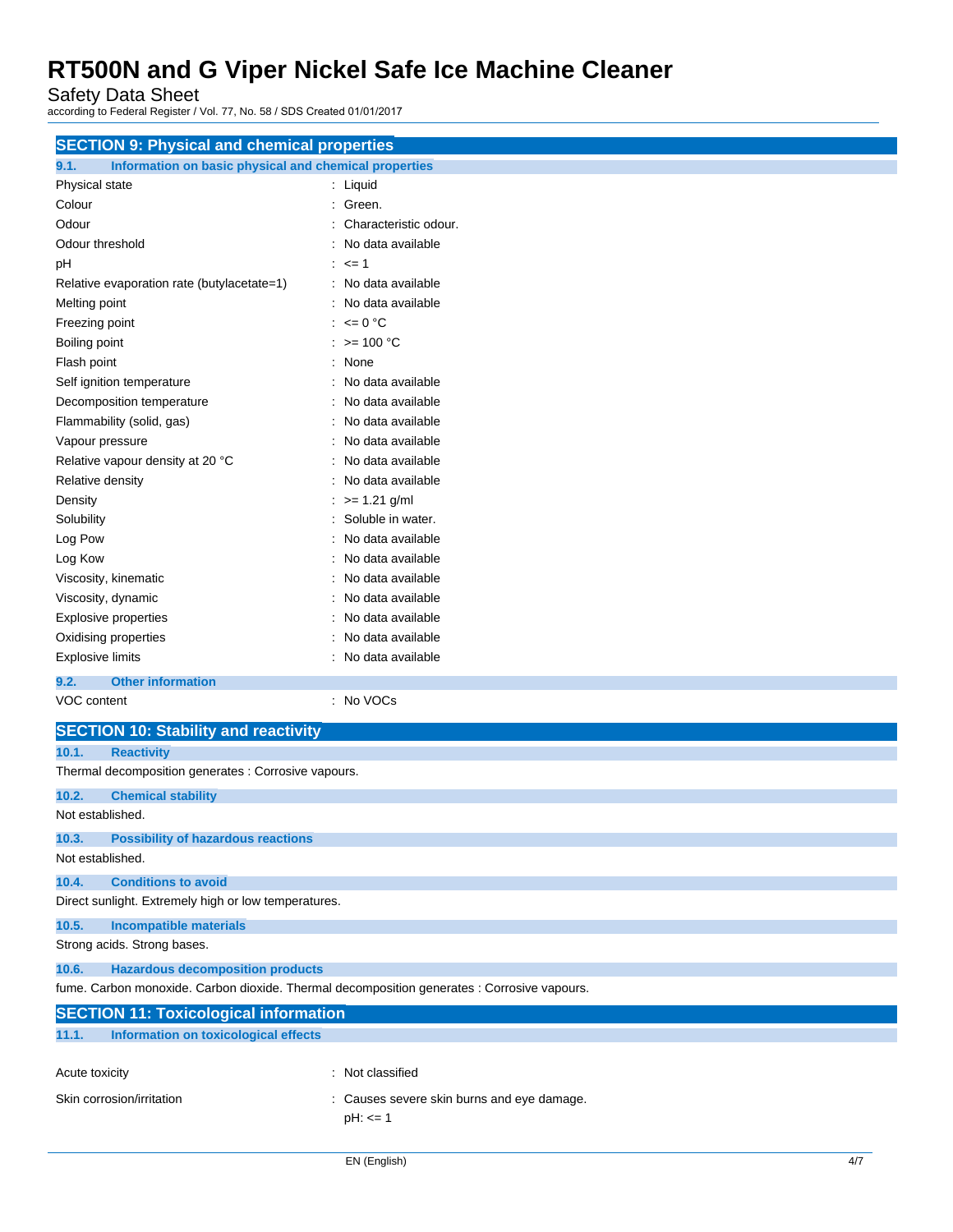Safety Data Sheet

according to Federal Register / Vol. 77, No. 58 / SDS Created 01/01/2017

| Serious eye damage/irritation                          | : Not classified<br>$pH: \le 1$                                     |
|--------------------------------------------------------|---------------------------------------------------------------------|
| Respiratory or skin sensitisation                      | : Not classified                                                    |
| Germ cell mutagenicity                                 | : Not classified                                                    |
| Carcinogenicity                                        | : Not classified                                                    |
| Reproductive toxicity                                  | : Not classified                                                    |
| Specific target organ toxicity (single exposure)       | : Not classified                                                    |
| Specific target organ toxicity (repeated<br>exposure)  | : Not classified                                                    |
| Aspiration hazard                                      | : Not classified                                                    |
| Potential Adverse human health effects and<br>symptoms | : Based on available data, the classification criteria are not met. |

|                 | <b>SECTION 12: Ecological information</b> |                                  |  |  |
|-----------------|-------------------------------------------|----------------------------------|--|--|
| 12.1.           | <b>Toxicity</b>                           |                                  |  |  |
|                 | Ecology - general                         | : Readily biodegradable 28 days. |  |  |
| Ecology - water |                                           | : Toxic to aquatic life.         |  |  |
|                 |                                           |                                  |  |  |
| 12.2.           | <b>Persistence and degradability</b>      |                                  |  |  |

| RT500N and G Viper Nickel Safe Ice Machine Cleaner |                                          |  |  |
|----------------------------------------------------|------------------------------------------|--|--|
| Persistence and degradability                      | Biodegradable in water. Not established. |  |  |
| <b>Bioaccumulative potential</b><br>12.3.          |                                          |  |  |
| RT500N and G Viper Nickel Safe Ice Machine Cleaner |                                          |  |  |
| Bioaccumulative potential                          | Not established.                         |  |  |
| <b>Mobility in soil</b><br>12.4.                   |                                          |  |  |
| No additional information available                |                                          |  |  |
| <b>Other adverse effects</b><br>12.5.              |                                          |  |  |
| Other information                                  | : Avoid release to the environment.      |  |  |
| <b>SECTION 13: Disposal considerations</b>         |                                          |  |  |
| 42.4<br>Waato traatmant mathada                    |                                          |  |  |

| 13.1. | Waste treatment methods        |                                                                                                             |
|-------|--------------------------------|-------------------------------------------------------------------------------------------------------------|
|       | Waste disposal recommendations | Dispose in a safe manner in accordance with local/national regulations. Dispose of<br>contents/container to |
|       | Ecology - waste materials      | Avoid release to the environment.                                                                           |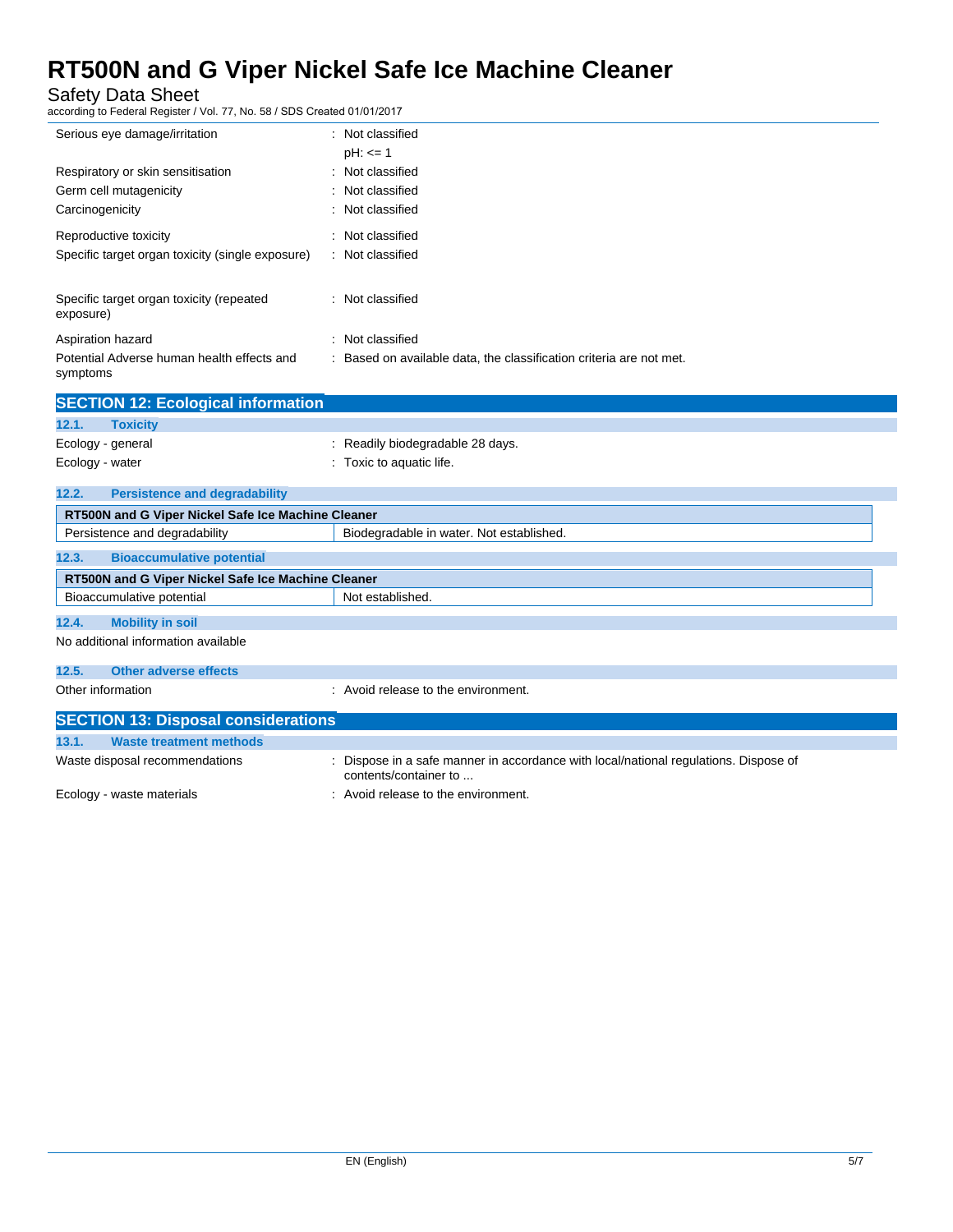Safety Data Sheet

according to Federal Register / Vol. 77, No. 58 / SDS Created 01/01/2017

| <b>SECTION 14: Transport information</b> |  |  |
|------------------------------------------|--|--|
|------------------------------------------|--|--|

| In accordance with DOT                                                    |                                                                                                                                                                                                                                                                                                                                                                                                                                                                                                                                                                                                                                                                                                                                                                                                                                                                                                                                                                                                                                                                              |
|---------------------------------------------------------------------------|------------------------------------------------------------------------------------------------------------------------------------------------------------------------------------------------------------------------------------------------------------------------------------------------------------------------------------------------------------------------------------------------------------------------------------------------------------------------------------------------------------------------------------------------------------------------------------------------------------------------------------------------------------------------------------------------------------------------------------------------------------------------------------------------------------------------------------------------------------------------------------------------------------------------------------------------------------------------------------------------------------------------------------------------------------------------------|
| Transport document description                                            | : UN3265 Corrosive liquid, acidic, organic, n.o.s., 8, III                                                                                                                                                                                                                                                                                                                                                                                                                                                                                                                                                                                                                                                                                                                                                                                                                                                                                                                                                                                                                   |
| UN-No.(DOT)                                                               | : 3265                                                                                                                                                                                                                                                                                                                                                                                                                                                                                                                                                                                                                                                                                                                                                                                                                                                                                                                                                                                                                                                                       |
| DOT NA no.                                                                | : UN3265                                                                                                                                                                                                                                                                                                                                                                                                                                                                                                                                                                                                                                                                                                                                                                                                                                                                                                                                                                                                                                                                     |
| DOT Proper Shipping Name                                                  | : Corrosive liquid, acidic, organic, n.o.s.                                                                                                                                                                                                                                                                                                                                                                                                                                                                                                                                                                                                                                                                                                                                                                                                                                                                                                                                                                                                                                  |
| Department of Transportation (DOT) Hazard<br>Classes                      | : 8 - Class 8 - Corrosive material 49 CFR 173.136                                                                                                                                                                                                                                                                                                                                                                                                                                                                                                                                                                                                                                                                                                                                                                                                                                                                                                                                                                                                                            |
| Hazard labels (DOT)                                                       | : 8 - Corrosive                                                                                                                                                                                                                                                                                                                                                                                                                                                                                                                                                                                                                                                                                                                                                                                                                                                                                                                                                                                                                                                              |
| DOT Symbols                                                               | : G - Identifies PSN requiring a technical name                                                                                                                                                                                                                                                                                                                                                                                                                                                                                                                                                                                                                                                                                                                                                                                                                                                                                                                                                                                                                              |
| Packing group (DOT)                                                       | : III - Minor Danger                                                                                                                                                                                                                                                                                                                                                                                                                                                                                                                                                                                                                                                                                                                                                                                                                                                                                                                                                                                                                                                         |
| DOT Special Provisions (49 CFR 172.102)                                   | : IB3 - Authorized IBCs: Metal (31A, 31B and 31N); Rigid plastics (31H1 and 31H2); Composite<br>(31HZ1 and 31HA2, 31HB2, 31HN2, 31HD2 and 31HH2). Additional Requirement: Only liquids<br>with a vapor pressure less than or equal to 110 kPa at 50 C (1.1 bar at 122 F), or 130 kPa at 55<br>C (1.3 bar at 131 F) are authorized, except for UN2672 (also see Special Provision IP8 in Table<br>2 for UN2672).<br>T7 - 4 178.274(d)(2) Normal 178.275(d)(3)<br>TP1 - The maximum degree of filling must not exceed the degree of filling determined by the<br>following: Degree of filling = $97 / (1 + a (tr - tf))$ Where: tr is the maximum mean bulk<br>temperature during transport, and if is the temperature in degrees celsius of the liquid during<br>filling.<br>TP28 - A portable tank having a minimum test pressure of 2.65 bar (265 kPa) may be used<br>provided the calculated test pressure is 2.65 bar or less based on the MAWP of the hazardous<br>material, as defined in 178.275 of this subchapter, where the test pressure is 1.5 times the<br>MAWP. |
| DOT Packaging Exceptions (49 CFR 173.xxx)                                 | : 154                                                                                                                                                                                                                                                                                                                                                                                                                                                                                                                                                                                                                                                                                                                                                                                                                                                                                                                                                                                                                                                                        |
| DOT Packaging Non Bulk (49 CFR 173.xxx)                                   | : 203                                                                                                                                                                                                                                                                                                                                                                                                                                                                                                                                                                                                                                                                                                                                                                                                                                                                                                                                                                                                                                                                        |
| DOT Packaging Bulk (49 CFR 173.xxx)                                       | : 241                                                                                                                                                                                                                                                                                                                                                                                                                                                                                                                                                                                                                                                                                                                                                                                                                                                                                                                                                                                                                                                                        |
| DOT Quantity Limitations Passenger aircraft/rail : 5 L<br>(49 CFR 173.27) |                                                                                                                                                                                                                                                                                                                                                                                                                                                                                                                                                                                                                                                                                                                                                                                                                                                                                                                                                                                                                                                                              |
| DOT Quantity Limitations Cargo aircraft only (49 : 60 L<br>CFR 175.75)    |                                                                                                                                                                                                                                                                                                                                                                                                                                                                                                                                                                                                                                                                                                                                                                                                                                                                                                                                                                                                                                                                              |
| DOT Vessel Stowage Location                                               | : A - The material may be stowed "on deck" or "under deck" on a cargo vessel and on a<br>passenger vessel.                                                                                                                                                                                                                                                                                                                                                                                                                                                                                                                                                                                                                                                                                                                                                                                                                                                                                                                                                                   |
| DOT Vessel Stowage Other                                                  | : 40 - Stow "clear of living quarters"                                                                                                                                                                                                                                                                                                                                                                                                                                                                                                                                                                                                                                                                                                                                                                                                                                                                                                                                                                                                                                       |
| <b>Additional information</b>                                             |                                                                                                                                                                                                                                                                                                                                                                                                                                                                                                                                                                                                                                                                                                                                                                                                                                                                                                                                                                                                                                                                              |
| Other information                                                         | : Consumer Commodity ORM-D for 128oz or less.                                                                                                                                                                                                                                                                                                                                                                                                                                                                                                                                                                                                                                                                                                                                                                                                                                                                                                                                                                                                                                |
| ADR                                                                       |                                                                                                                                                                                                                                                                                                                                                                                                                                                                                                                                                                                                                                                                                                                                                                                                                                                                                                                                                                                                                                                                              |
| Transport document description                                            | ÷                                                                                                                                                                                                                                                                                                                                                                                                                                                                                                                                                                                                                                                                                                                                                                                                                                                                                                                                                                                                                                                                            |
| <b>Transport by sea</b><br>No additional information available            |                                                                                                                                                                                                                                                                                                                                                                                                                                                                                                                                                                                                                                                                                                                                                                                                                                                                                                                                                                                                                                                                              |
| Air transport                                                             |                                                                                                                                                                                                                                                                                                                                                                                                                                                                                                                                                                                                                                                                                                                                                                                                                                                                                                                                                                                                                                                                              |
| No additional information available                                       |                                                                                                                                                                                                                                                                                                                                                                                                                                                                                                                                                                                                                                                                                                                                                                                                                                                                                                                                                                                                                                                                              |
| <b>SECTION 15: Regulatory information</b>                                 |                                                                                                                                                                                                                                                                                                                                                                                                                                                                                                                                                                                                                                                                                                                                                                                                                                                                                                                                                                                                                                                                              |
| 15.1. US Federal regulations                                              |                                                                                                                                                                                                                                                                                                                                                                                                                                                                                                                                                                                                                                                                                                                                                                                                                                                                                                                                                                                                                                                                              |
| No additional information available                                       |                                                                                                                                                                                                                                                                                                                                                                                                                                                                                                                                                                                                                                                                                                                                                                                                                                                                                                                                                                                                                                                                              |